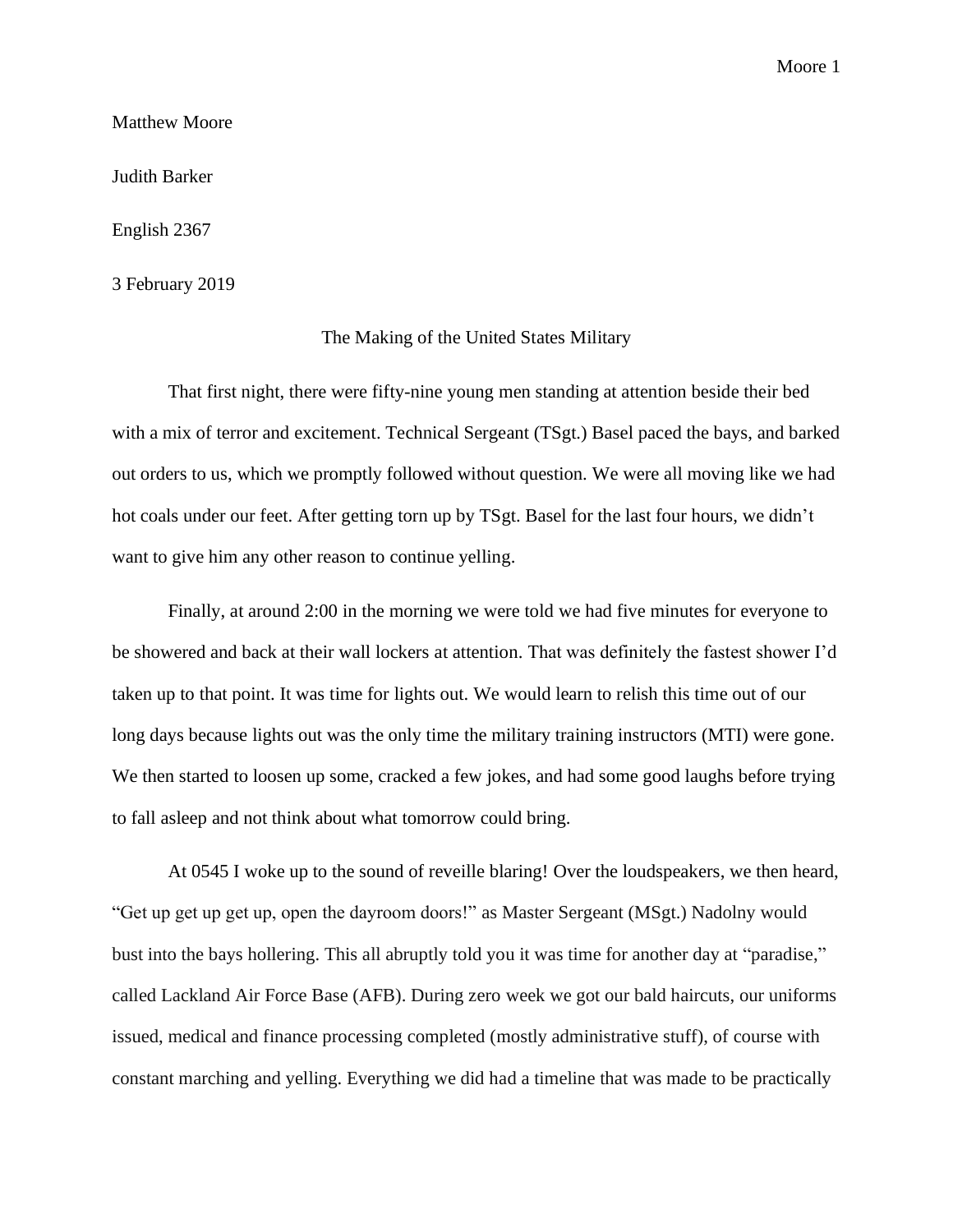impossible, which would lead to MTIs yelling and motivational tools ordered – "a nice way of saying get on your face and kiss the dirt!" We did a lot of push-ups.

Weeks one and two were when we really started getting into the thick of learning how to be airmen. We learned how to fold, roll, and display our clothes, how to clean and prep the dorm - including the renowned hospital corners on beds. We started having classes, which were boring and also a relief. We weren't being yelled at by an MTI during class, so that was a nice respite. The first time we came back to the dorm from classes, the MTIs had completely trashed the dorm and ripped into us; this happened a lot, especially early on in training. These first few weeks were the most difficult, because everything was thrown at you with never enough time. We eventually started to get into a rhythm, including physical training (PT), weapons training, classes, and drill.

By week four our flight was starting to work like a well-oiled machine, so MSgt. Nadolny and TSgt. Basel would ease up a little. Then suddenly, they would come down on us like a hammer! During weeks four and five, there were a lot of classes preparing for our end of course exam (EOC). About this time, I really started to miss family and friends back home. Week six was a *big* week! It included our final PT test; EOC; training for chemical, biological, radiological, and nuclear exposure (CBRN) with a trip to the gas chamber; and preparing for Beast Week (field training exercises). We found out we won the Commanders Excellence Award for the 320<sup>th</sup> Training Squadron (TRS) which had four flights.

We were now competing for the Commanders Excellence Award on the 737 Training Group (TRG) level - which was awesome, but it added to our stress going into the final weeks of training. The seventh week, also called Beast Week, was the culmination of our training. We deployed out into the Texas bush and practiced our combat training. Even during the eighth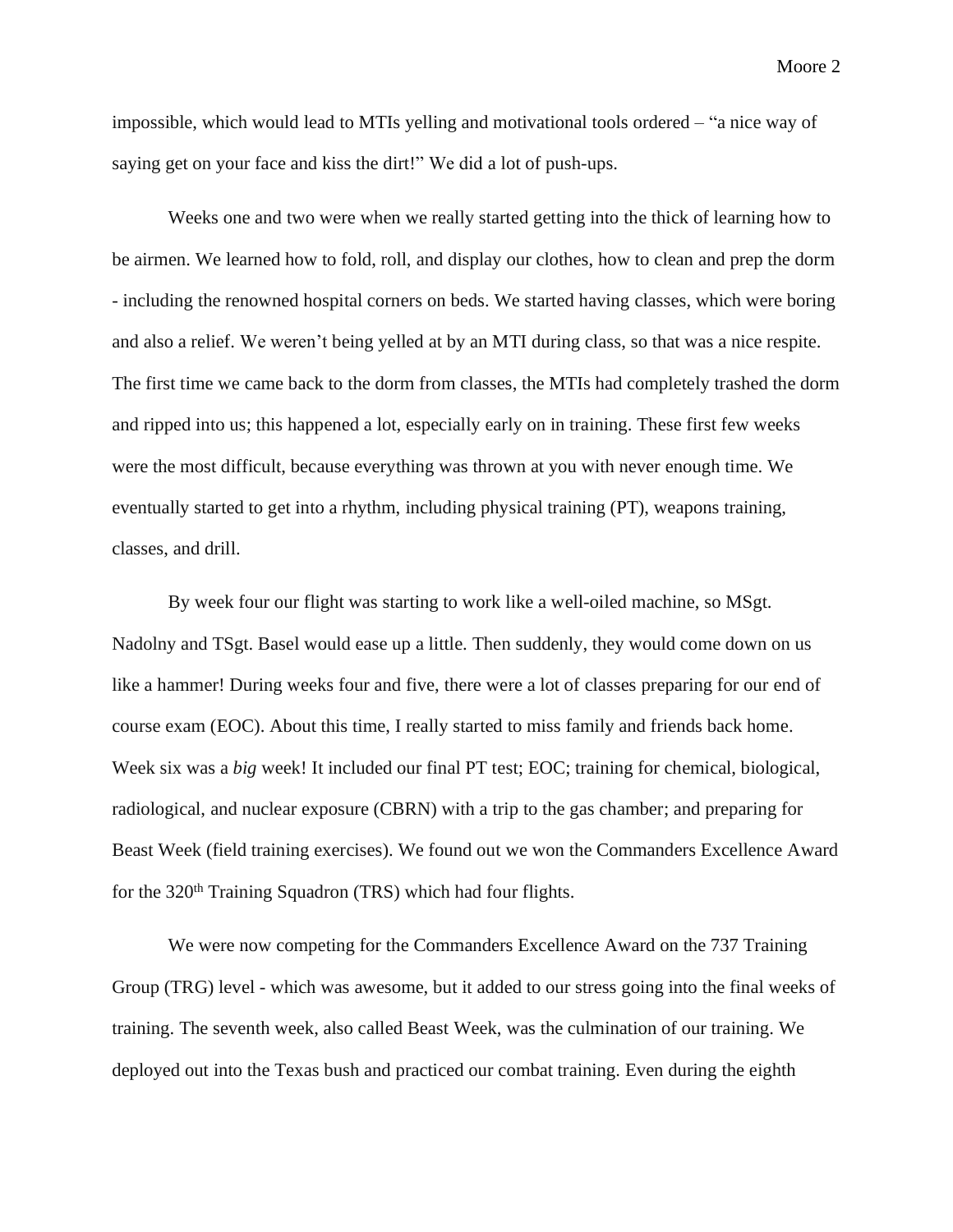week, also called graduation week, our flight (airmen training group) was still on full-go - right up until the Airman's coin ceremony, because of the CEP competition at the 737 TRG level. On Wednesday, I found out I was an Honor Graduate - something which I had been going after throughout BMT.

On Wednesday night all I could think about was finally seeing my parents in less than twenty-four hours. Right before the Airman's Run, we were told our flight had won the Commanders Excellence Award at the 737 Group level. Over the last eight and a half weeks, we went from fifty-nine individuals to Flight 021 - the best flight in BMT. Being handed the Airman's Coin by TSgt. Basel on November twenty-ninth meant more to me than I could say. Those next four days of being able to see my parents and enjoy freedom again were incredible. Graduation was the prize – the Commanders Excellence Award and being an Honor Graduate were just icing on the cake.

Basic training has been a rite of passage for all members of the United States military since WWI. Basic training has been used to instill discipline, military customs and courtesies, drill, combat training, and the character qualities that make us the best fighting force on the planet. My friend, Dillon Evans, also just recently got back from the United States Army military police one station unit training (OSUT). OSUT included both basic combat training (BCT) and advanced individual training (AIT), which was job specialty training.

His reception story was the classic "calm before the storm." He had a 20-minute ride on the bus from the airport to Fort Leonard Wood. He had time to think about what was coming. Even though he expected what was coming next, nothing could've prepared him for the "shark attack." The bus stopped, and then an Army drill sergeant came onto the bus hollering at all the privates to get off. They had to all run to the pit of rubber mulch, with their head buried in their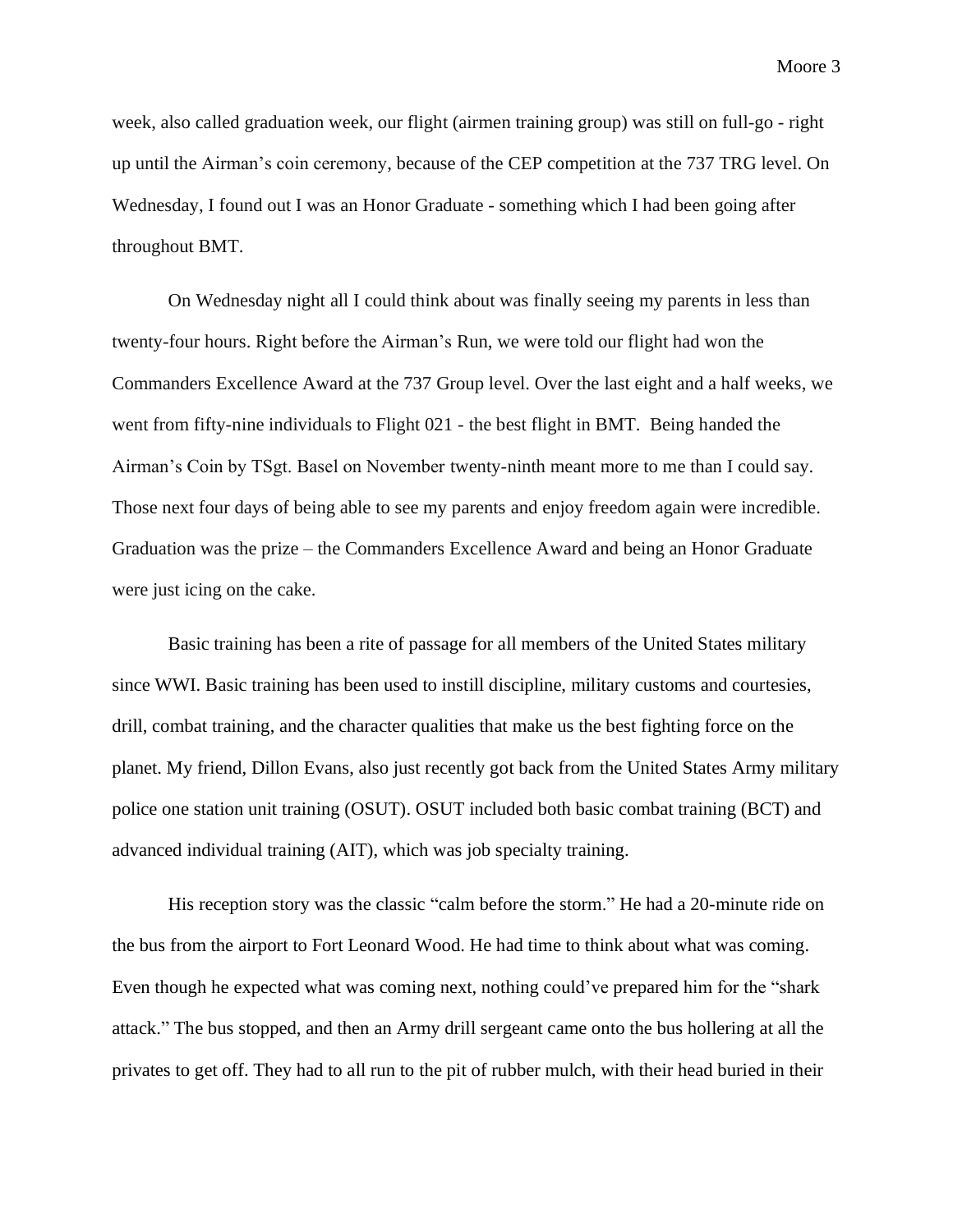bag. If a drill sergeant caught anyone looking, up they would tear into that private. The drill sergeants played an assortment of games with the privates making them look stupid and taking every opportunity to make them "feel like maggots" for about 15 minutes before taking them to the barracks.

He had about a week of in-processing (finance, medical, etc.) before training really began. The Army basic training is split up into three phases, red, white, and blue, with each approximately three weeks. Red phase was the worst phase for Dillon because of the close drill sergeant supervision, which pretty much meant constantly being torn up and given some extra PT for every little mistake they made. They had to wear red safety vests during this phase which made it easy for the drill sergeants to know who needed to be yelled at.

His wake up was 0430 with PT until 0530; then they would clean up and "rig up" for whatever the day's training would be. Dillon's experience at Army BCT had a lot more weapons training, PT, obstacle courses, and rucks (forced marches) than I had at Air Force BMT. At one point in training, one of the guys in his platoon was suicidal. Two other privates would always be with him this was called suicide watch. Near the end of the white phase, his drill sergeants were easing up on the platoon a little. Dillon and some of the guys in his platoon were playing hockey in the barracks with brooms and rolled socks. When the drill sergeant came in and just said, "What the fuck!" there was a moment of silence. He then hollered at everyone to get out to the pit where they got motivated the "military way" with some good PT.

At the end of the blue phase, his platoon had a three-day field training exercise (FTX). It was called FTX 3, and it was the most demanding part of his training. It consisted of digging foxholes, battle missions, ruck marches, and the Night Infiltration Course (NIC), NIC was an obstacle course ran at night while live rounds were fired over them. FTX 3 was his final step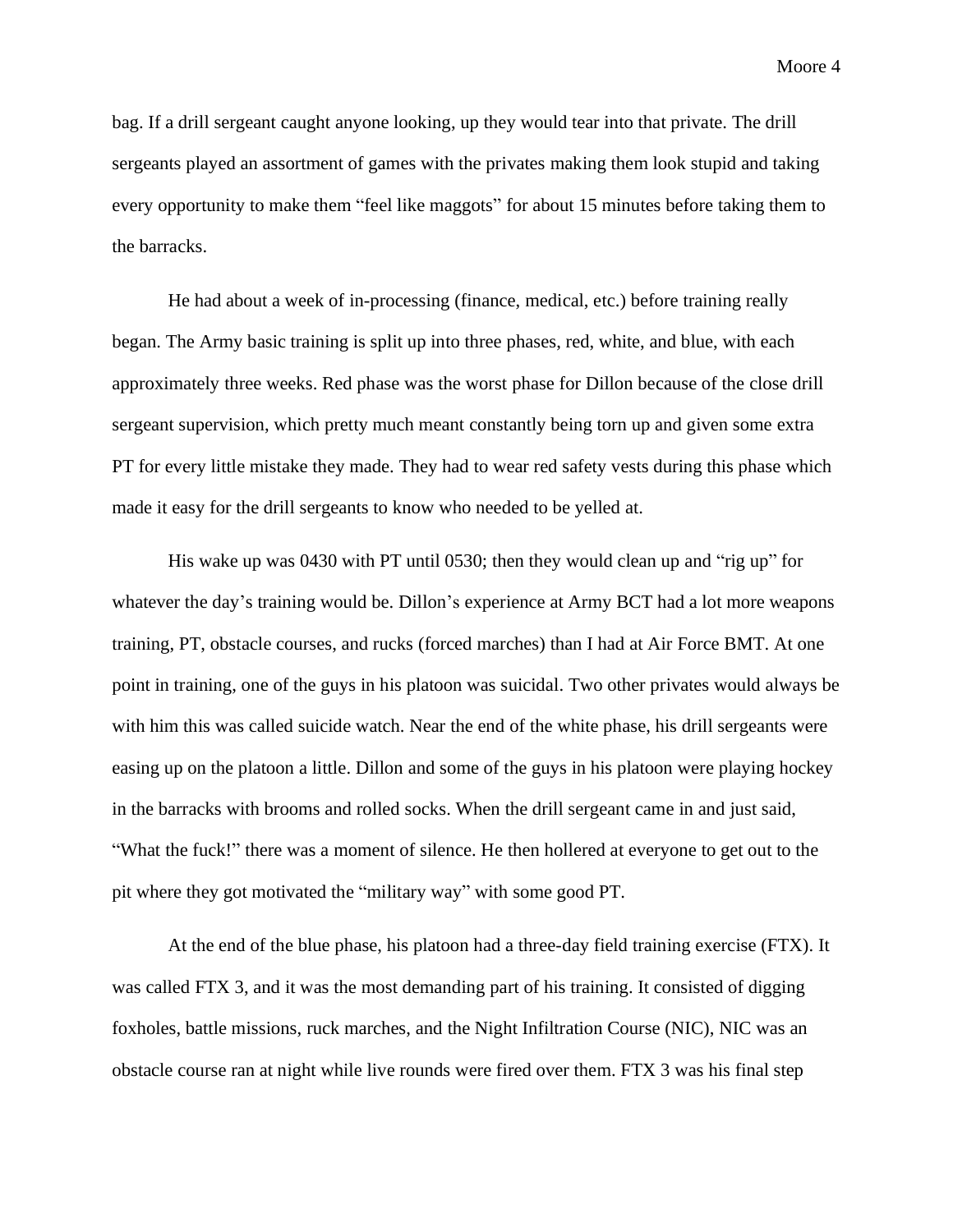before graduating basic training, but for Dillon, he had his drill sergeant for another ten weeks at AIT. After his platoon graduated BCT, they were given the warriors' dinner that was an amazing buffet of most of the food they had been missing while at basic, like ribs, fried chicken, steak, and shrimp. Immediately following the feast, his entire platoon, stuffed full were all ordered out to the pit for PT until they all threw up. The hardest part of basic training for Dillon was also being away from family and friends, with almost no communication with the outside world.

Trace Evans gives a great account of the first 36 hours of the infamous Marine Corps boot camp. Soon to be recruit Evans was staged at the USO, United Service Organizations, in the airport with all the other soon-to-be Marine recruits.

Trace Evans said, "There will be people there who pretend to act calm and collected, that's fake. Everyone is terrified and waiting for that minute to get there. They told you the time, I assume to mess with your head! 7:25 p.m." At 7:25 p.m. on the dot he heard, "Everyone going to MCRD get on your feet and get outside!"

All, the recruits were ordered into a single file line with their SRB, service record book, out. As Trace stood in line something caught his attention to the right; he quickly looked over to see what it was, and then forward again, but not before he heard, "HEAD AND EYEBALLS TO THE FRONT!"

Trace did not respond and did not know if he was yelling at him, and then heard, "YOU, OPEN YOUR MOUTH!" Trace stated that "This was about to be my first, to put it into Marine jargon, ass-chewing of my new career."

The drill instructor (DI) was in front of him, slightly at a 45-degree angle and yelled, "I GUESS I DON'T RATE A RESPONSE, IS THAT RIGHT RECRUIT?!" Then he looked up and answered, "nyes sir" with a no and yes combined gracefully into recruit vocabulary. "I GUESS I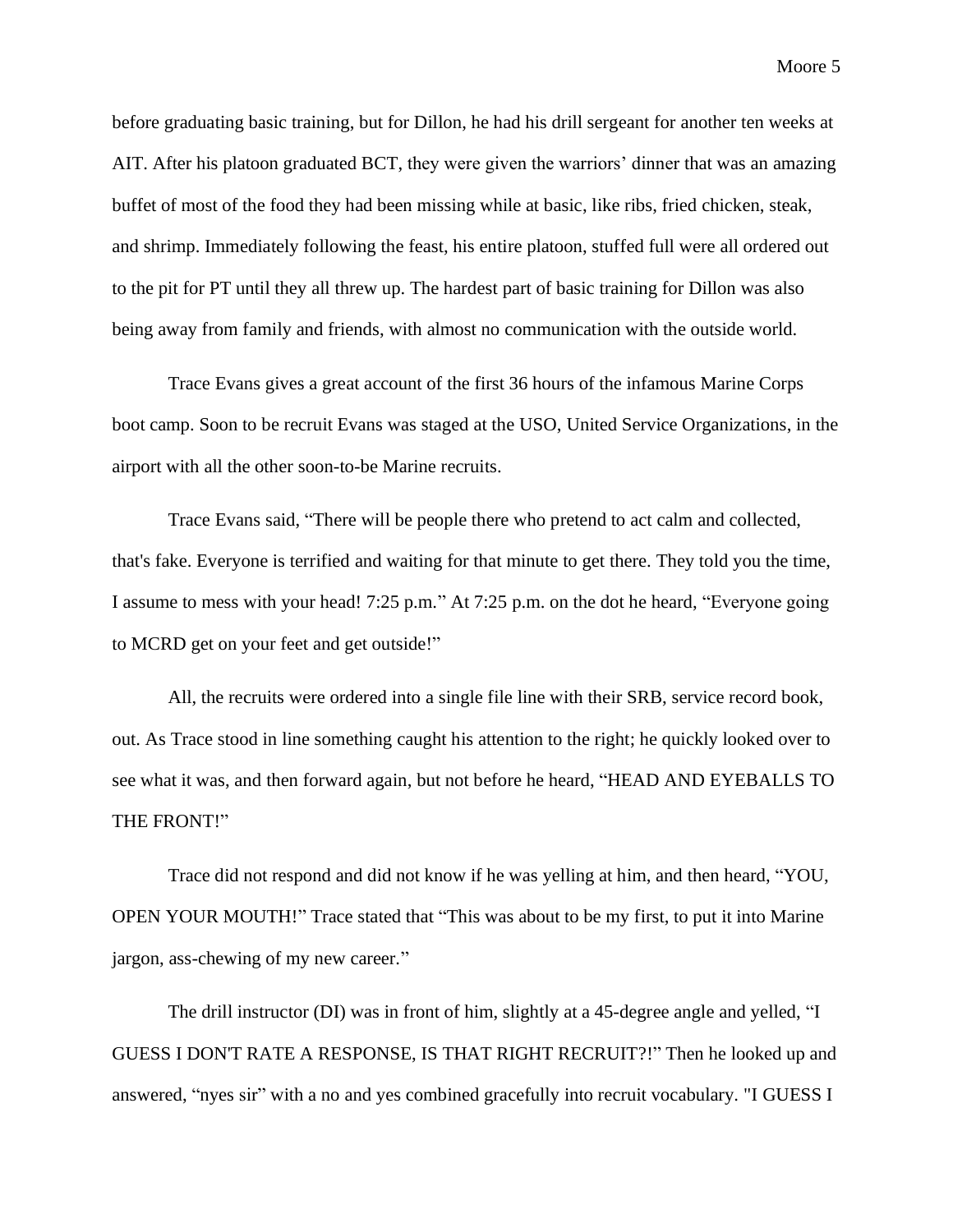SAID LOOK AT ME RIGHT, KEEP YOUR HEAD AND EYEBALLS TO THE FRONT, AYE AYE SIR!" The DIs would sometimes give the recruits the correct response at the end of their ass-chewing, so Trace shouted back, "Aye aye, sir!"

On the bus, all the recruits were ordered to put their heads in their laps. When they arrived at Marine Corps Recruit Depot in San Diego, they were ordered off the bus and learned the position of attention before immediately starting the recruit receiving process. Trace stated that "From this point on I was recruit Evans, the lowest of the low. There wasn't one thing on the planet that I was above. Trash was more important than me, or so this is what they make you believe."

The first 36 hours was the worst part of in-processing; they don't sleep and were herded from line to line, and room to room. Finally, when he did see a bed and could go to sleep, Evans thought tomorrow will be better. The next day the recruits awoke to the sounds of drill instructors banging anything and everything that made noise and "screaming things I wouldn't say to my worst enemy." "Basically, it is hell, and anyone who says it isn't or wasn't is lying," Evans shared.

The overall purpose of basic training remains the same between the branches represented here. The goal of the Air Force, Army, and Marines is to break down the civilians that came to basic training and build airmen, soldiers, and marines that will be trusted to defend the US with the most powerful weapons on planet earth. They will be instilled with the character qualities and core values that they will need to keep close for the rest of their career in the military. The Air Force's core values are: "Integrity first, service before self, and excellence in all we do." The Army's seven core values include loyalty, duty, respect, selfless service, honor, integrity,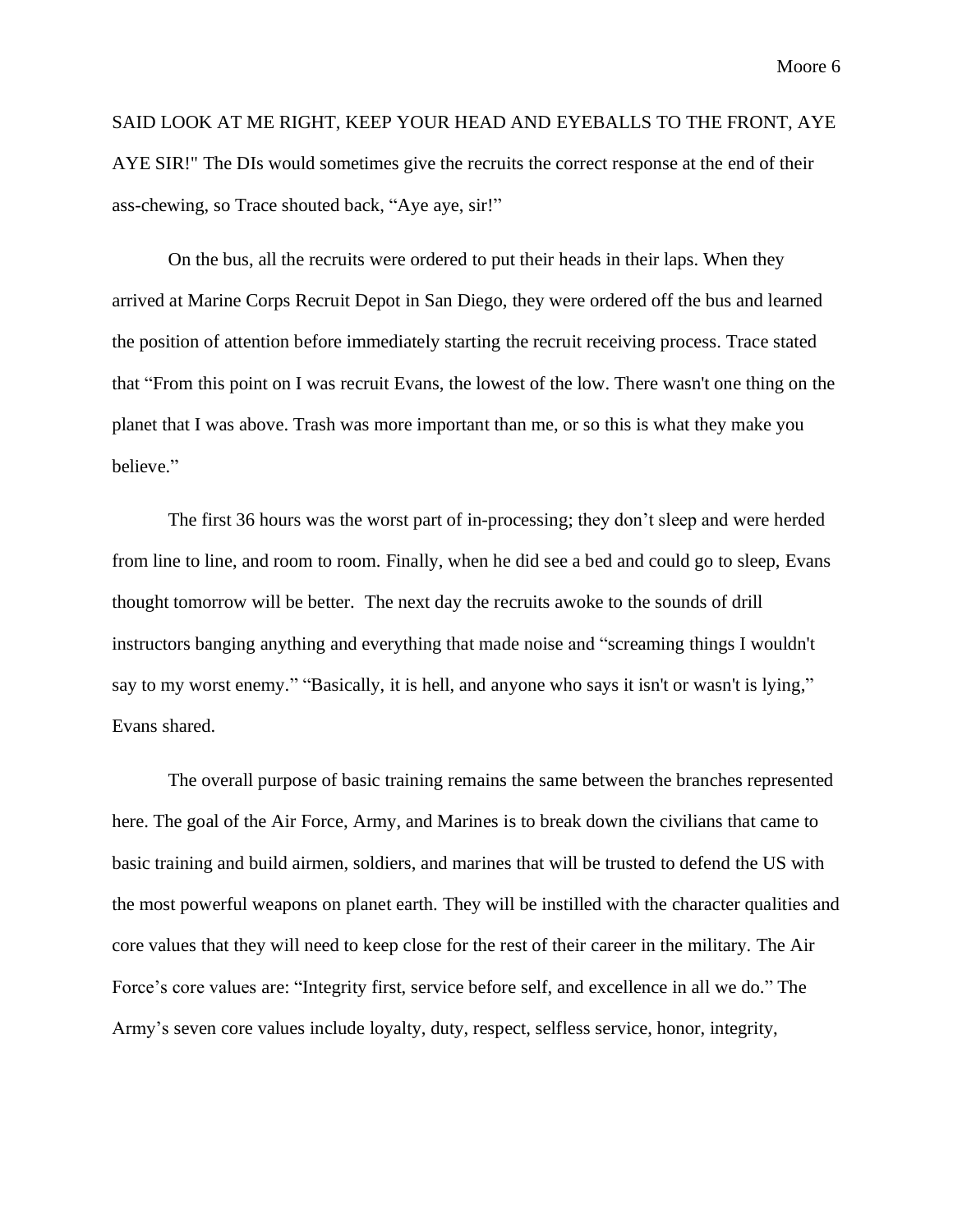personal courage. Honor, courage, and commitment continue to be the core values of the Marine Corps.

The reason basic training still involves constant PT, drill, yelling, loud noise, speed, perfection in everything, and just generally an extremely stressful environment – to be competent under fire. The military does not want service members who will, for example, cut corners on an aircraft inspection leading to an entire crew dying, or somebody who will not be able to handle the stress of ground combat letting their platoon down in a firefight. The military puts extreme effort into building hardworking service members who exemplify the core values on and off the clock. Cool, calm, efficient individuals working as a team to finish the objective are formed from the crucible of basic training.

## Works Cited

Evans, Dillon. Personal interview. 5 Feb. 2019.